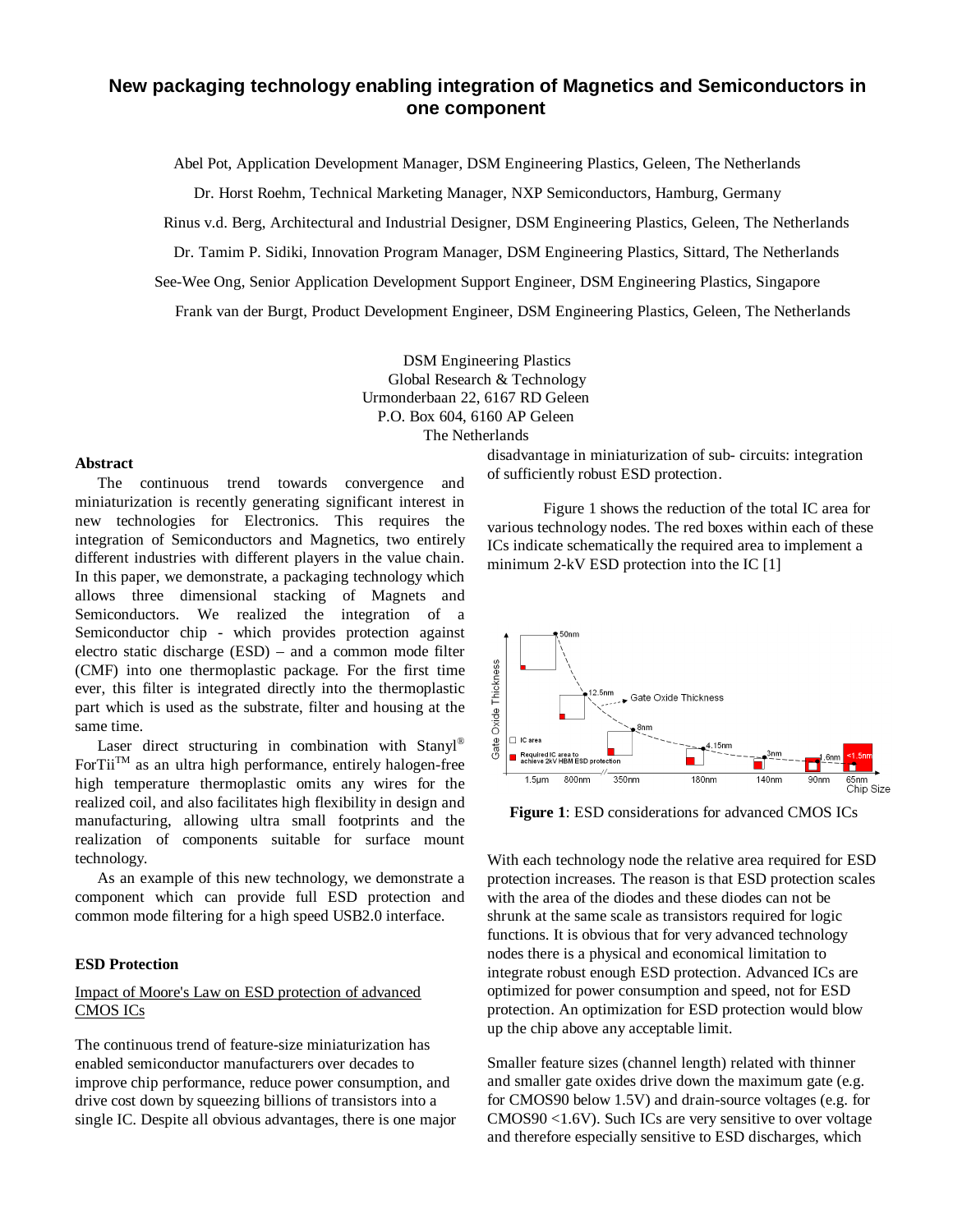destroy sub- circuits already at very low ESD levels. As such, external board-level ESD protection becomes a must if developers of consumer/computer appliances want to build "CE"-compliant devices and furthermore want to prevent high field return rates due to ESD and other discharge issues. In general, one can say that today's ESD issue will become tomorrow's nightmare when even smaller feature sizes are applied.

External interfaces to other appliances are subject to ESD damage. In specific, higher speed, hot-plug interfaces such as HDMI, USB or Display port are most critical. Users can connect any sink or source equipment while at least one of the applications is still running, i.e. there is a supply voltage at the port. Needless to say, such a powered port will be affected by serious ESD issues. The question is not if, but only when the related transceivers (standalone or integrated) will be seriously damaged.

The high interface speed in conjunction with "hot plug" characteristics implies stringent requirements for an ESD protection solution, including:

- x very high diode switching speed (nsec) and ultra low line capacitance  $(\langle 1pF \rangle)$  can ensure signal integrity
- robust ESD protection without degradation after several ESD strikes
- low leakage even after several hundred ESD discharges

Based on main stream monolithic silicon technology, NXP Semiconductors provides ESD protection ICs fulfilling highest performance and meeting today's and tomorrow's requirements of OEMs in Electronics like:

- the required low-cost solution for the mass consumer and computer market
- ultra-low total line capacitance of below  $0.5$  pF (Silicon chip incl. bonding wires, package and any existing parasitic)
- no degradation even after thousands of high-level ESD strikes (IEC61000-4-2)
- x a fast diode reaction time (nsec range) to ESD pulses
- highest integration
- full compliance with high speed interfaces such as HDMI 1.3, Display Port or USB3.0

## **EMI Filtering**

High speed digital interfaces like HDMI, USB or Display Port are widely used in the mobile as well as in the computer and TV area [2]. As base for data exchange, all these

interfaces use differential signals to exchange data which means, that two complementary signals were sent on two separate wires. As long as ideal differential signals are transmitted, no electromagnetic interference (EMI) will occur. Unfortunately, in a real electronic system phase lag between differential signals, potential differences between differential signals and rise (fall) time lag between differential signals leads to common mode signals and therefore to EMI. This affects other electrical circuits by electromagnetic conduction or electromagnetic radiation from external antennas. It is obvious that EMI has to be suppressed in electronic systems.

In systems with differential signals common mode filter (CMF) are widely used to suppress the unwanted EMI generated by common mode signals. Especially, if unshielded twisted pair (UTP) cables – which acts as an antenna for common mode signals - are used as interconnects between devices, the use of CMF is a must.

#### **High Speed Interface Protection**

Today, state of the art solutions are using separated devices for ESD protection and EMI filtering to protect the highly integrated silicon chips and to suppress unwanted EMI (Figure 2).



**Figure 2**: Schematic of a differential signal interface ESD & EMI protection

To overcome disadvantages of the discrete solution like space requirement, performance mismatch, inventory costs, etc. the integration of ESD protection and EMI filtering in one device is the next step, a straight forward approach.

Because CMFs are, in principle, built with wires winded around a ferrite core but on the other hand the ESD protection devices consists of diodes diffused in a block of silicon connected to a lead frame and covered by plastic the main challenge was to combine two different technologies in one package.

#### **Global, cross-industry collaboration**

Since this project involves entirely new technology, four companies have been working closely together to make it happen. The design of the package concept was proposed by DSM Engineering Plastics in The Netherlands, where a package was crafted enabling the integration of Semiconductors and Magnetics into one thermoplastic package based on injection molding. The injection molding of the package was done at NTM (NanoTechnology Mfg. Pte. Ltd.) in Singapore, the transfer of the EMI filter was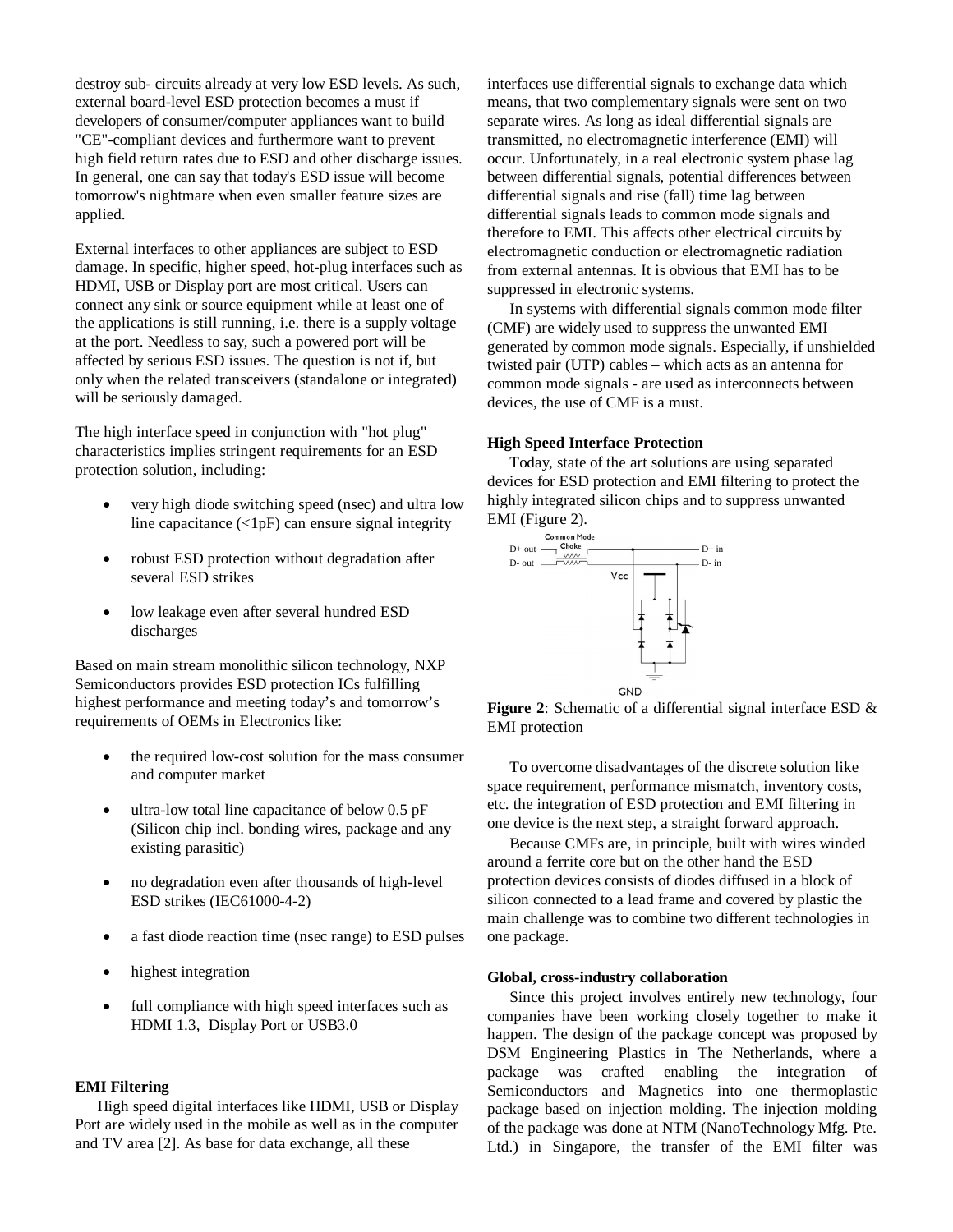achieved by Laser Direct Structuring (LDS) at Laser Micronics in Germany. In order to meet the high requirements of this technology to the thermoplastic, a new high temperature polyamide called Stanyl ForTii has been selected.

#### **Market need for new package concept**

OEMs in Electronics industry with their strong drive of application conversion seek for increased functionality integration and reduction of form factor to focus on PCB space and component count reduction. Since all external interfaces, in specific those operating at higher speeds such as HDMI, USB or Display Port, do require EMI filtering as well as ESD protection, two different components populate such interfaces and eat up valuable real estate on the PCB: ESD protection devices and EMI filters. From various discussions with leading OEMs, it is clear that a component which can integrate both these functionalities and at same time offers a space and component count reduction is highly appreciated and can solve some of the existing issues of OEMs realizing easier and denser application designs.



**Figure 3:** Optical microscopy of a typical external interface in Consumer Electronics using two individual components for ESD protection (first part after the interface pins) and EMI filtering (second component) in the electrical path on its way from the interface to the transceiver IC

We have designed and realized a package which integrates both these components into one package. This is a breakthrough technology which involves many industry first actions.



**Figure 4**: View of the package from the top, bottom and side showing total package dimensions

Figure 4 shows the sizes of the new package. With a total footprint of 3.77mm x 2,42mm x 1,01mm this is currently the world's smallest package integrating a fully EMI filters and an ESD protection for a high speed interface such as e.g.

USB. The equivalent space reduction on the PCB is >75% by integration of these two components into one package. The small footprint in combination with low height enables PCB space reduction for OEMs.



**Figure 5:** Schematics of manufacturing steps to realize a package integrating IC and magnet

Figure 5 shows the various manufacturing steps. In step 1a and 2a the top and cap layer of the package are molded in Stanyl ForTii, a high temperature polyamide suitable for lead free surface mount assembly due to high melting temperature Tm=320°C, a high glass transition temperature of Tg=135°C and a stiffness across a broad temperature range. From similar work in air cavity packages which are used for e.g. MEMS sensors it is well known that coplanarity is a key issue since it can lead to delamination of ICs mounted on lead frames. Due to the high stiffness and a comparable CTE (Coefficient of Thermal Expansion) values in the parallel and vertical flow direction, Stanyl ForTii was selected for this application. In specific the high stiffness at lead free reflow temperature range between 260-288°C makes Stanyl ForTii an unbeatable solution for such applications. Although reflow temperature is typically 260°C, we have also looked into a higher range up to 288°C in order to account for potential hot spots during assembly. Due to its high toughness before and after reflow (flexural strength), Stanyl polyamide family is one of few materials enabling such designs as applied in this concept. Any other halogen free material which would fit the temperature requirements of reflow soldering such as Liquid Chrystal Polymers (LCPs) are commonly known to be very brittle and would hence fail during later stages of package assembly.

After the top and bottom part are molded, the parts will be exposed to laser Direct Structuring (LDS) to transfer all electrical tracks (Figure 5: steps 1b and 2b). Later in this paper the process is described in more detail. At a next stage, chip and magnet are inserted (Figure 5: steps 1c and 1d) and finally the two parts of package are put together (Figure 5: step 3).

#### **Package Molding**

The specific design expertise at NTM allows design and building of tools and concepts with the help of mold simulation to seek application approval before starting with tool fabrication. 2D  $&$  3D drawings are drafted to tooling specialist's to start with micro tool fabrication. The micro tools are fabricated using state-of-art machines like Kern Pyramid Nano, Charmilles Robform Die Sinker & Hauser Jig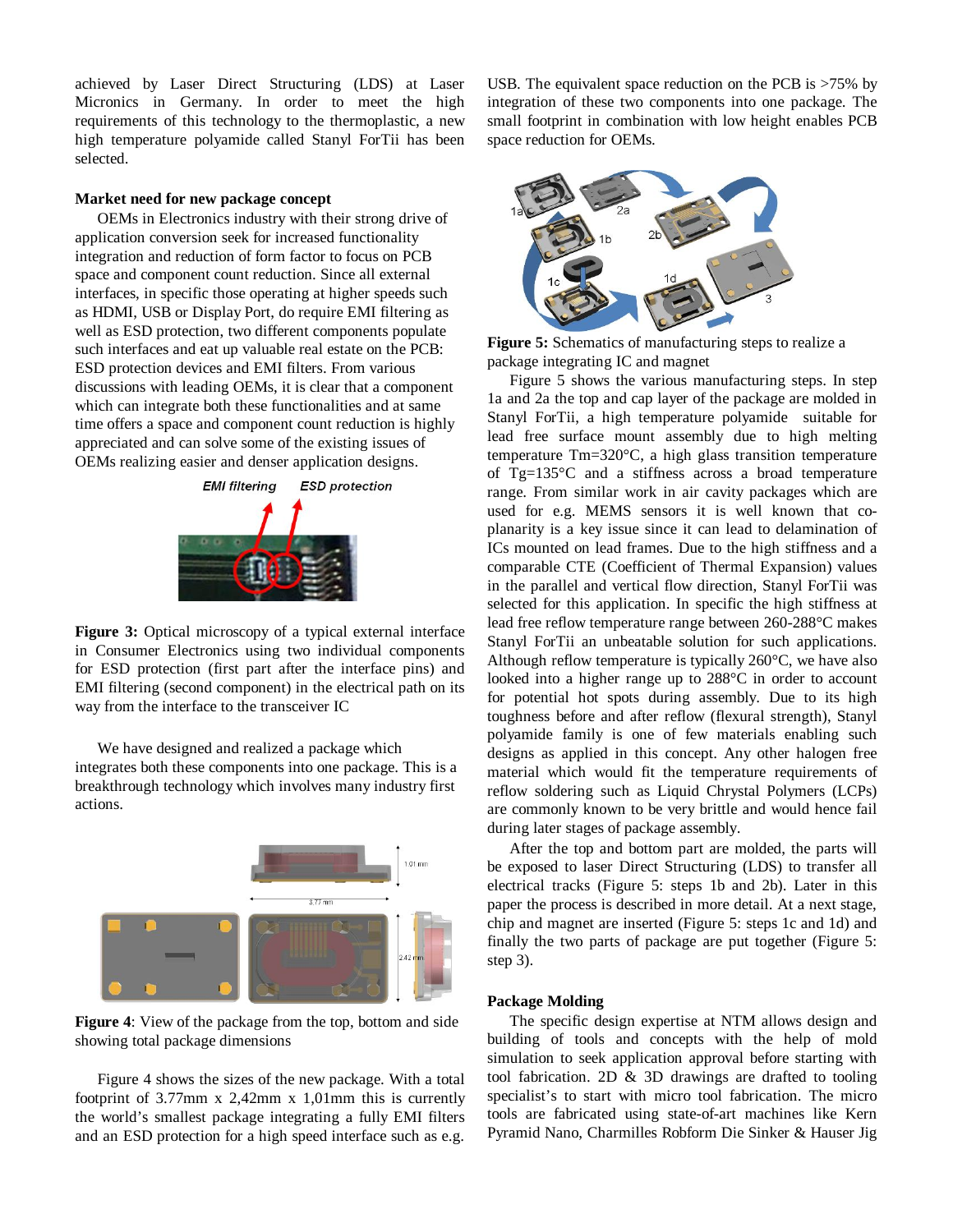Grinder for highly accuracy and finishing. Every process is precisely machined and quality controlled before the tool are being assembled.

The micro tool is set on the Battenfeld microsystem injection molding machine in the 10k clean room facility for better control and cleanness. The raw material is dried according to DSM material recommendation before injection molding in the micro tool starts. Micro molding process Engineer carefully process control the micro molding machine to ensure the parts are produced with high precision and stringent quality. Final inspection is supported by state of art measurement equipment and methodology to meet customer satisfaction.

Making use of the good rheological properties of the high temperature polyamide Stanyl ForTii, the cover and base parts could easily be molded in an injection molding machine fit for micro molding [3,4]. Even smallest details of the mold were easily transferred into the plastic.



**Figure 6:** Top and bottom cap of the package after being micro molded at NTM

Figure 6 shows the outcome of the micro molding. Despite the ultra small feature sizes, all features have been transferred perfectly into Stanyl ForTii. Process setup is easy and fast and no flashing occurs with Stanyl ForTii.

#### **Stanyl ForTii**

The thermoplastic materials for micro molding also should be carefully selected to fit the process and required part design. Here the brand new high temperature polyamide Stanyl ForTii was selected for its good combination of thermal, mechanical and rheological properties. Parts of this material can withstand lead-free soldering conditions without degradation. Therefore the material is suitable for manufacturing miniaturized, small footprint SMT components. Stanyl ForTii is currently the only available high temperature polyamide enabling such a high flexibility in design and full compliance to lead free reflow SMT

assembly. Stanyl ForTii furthermore is entirely halogen free, fully meeting OEM specifications.

With Stanyl (polyamide 46), Stanyl ForTii (polyamide 4T) and Xantar (PC/ABS) DSM Engineering Plastics is offering the broadest available portfolio of LDS grades and covers the entire temperature range in Electronics applications. A global presence of DSM Engineering Plastics, a presence since more than 20 years in the Electronics industry as well as a high application and design support level makes DSM Engineering Plastics a strong partner to OEMs and connector and component manufacturer.

#### **LDS to selectively create tracks on thermoplastic parts**

Molded parts with integrated tracks are called MID's (Molded Interconnected Devices). There are several technologies available to create MID's. Laser Direct Structuring (LDS) is the technology with the most design freedom to selectively plate plastic parts. The process to create a MID with LDS technology consists of three basic steps: molding of the thermoplastic part, selective laser ablation of the track-layout on the part and plating of the track layout.

Plastic parts of all shapes and materials fulfilling all kinds of functions are daily practice. Examples are housing parts of household appliances, mobile phones, interior parts of cars and even lunch boxes. A common and widely available process to manufacture plastics parts is injection molding. This process allows a lot of design freedom to come to 3D design solutions. This can also be translated in miniaturization. In order to do so, tooling and molding machines need to be adapted to the situation. Additional design rules should be considered. Not every molder has the capability for micro molding. The parts used in this study are molded in Nano Technology Manufacturing; they are specialized in ultra-precision- manufacturing.

After molding, the next step is laser ablation. During the selective laser ablation, the track pattern is written in the surface top layer of the plastic parts. The LDS additive in modified polymer is transformed into micro metal cores they appear on the surface of the tracks and are fixed in the polymer matrix. This allows electroless Cu plating of the tracks.

### **Design solutions**

The design in our study demonstrates several design solutions. Between two parts a spool around a ferrite core is created, contact or soldering pads are created with only one sided lasering and mechanical fixation between the cover and base part is created.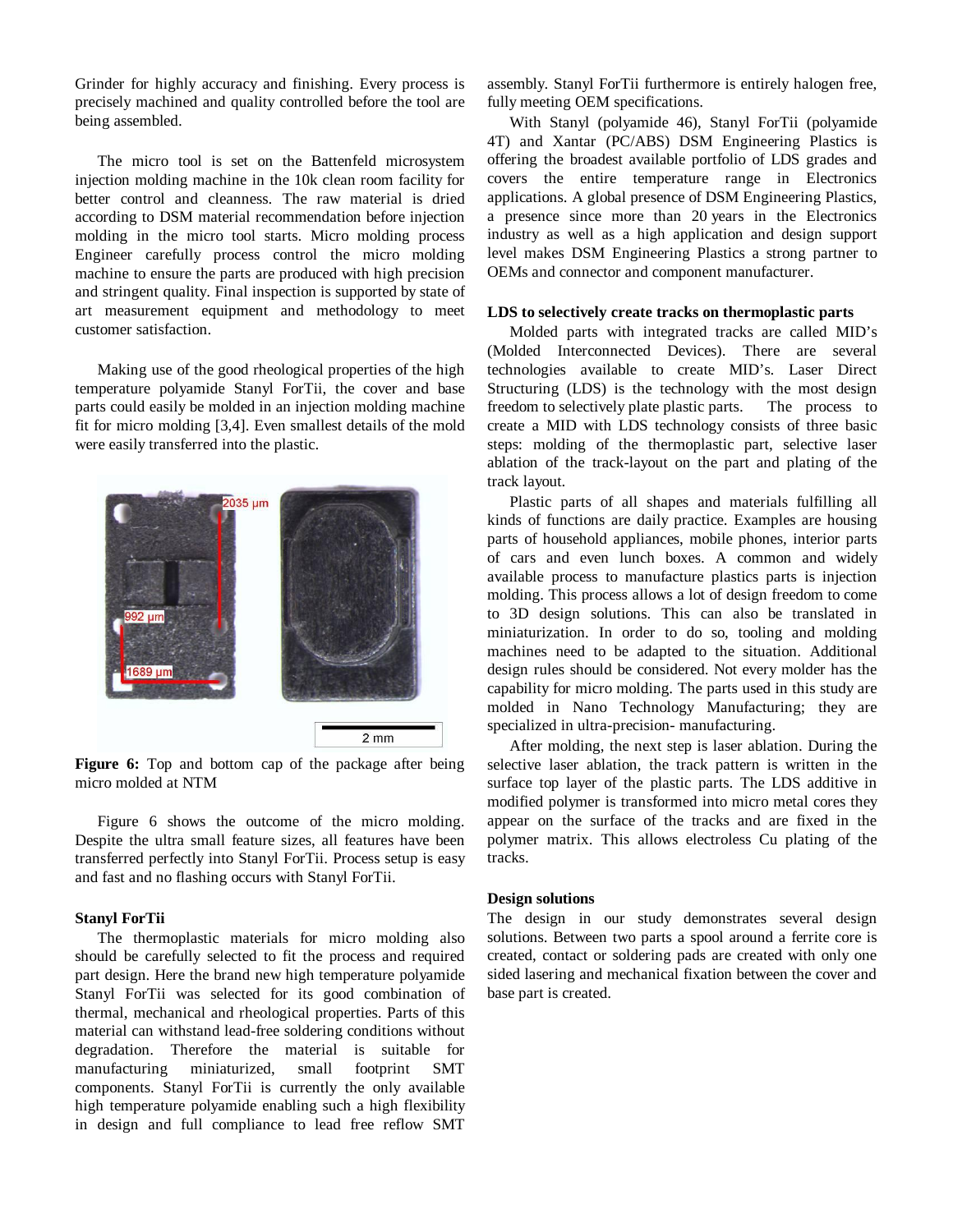

**Figure 7:** Top and bottom view schematics of the package as well as position of the ferrite

Compared to stitching, the windings of the spool can be more close to the ferrite core. There is no need to compensate the design for the use of stitching the wires. Hindering of the stitching head does not occur is simply no hindering. Apart form the used spool design in this study other design solutions are possible.



**Figure 8:** Assembly of top and bottom part closes the Cu tracks around the magnet and puts together both parts of the EMI filter

For ease of manufacturing it is chosen to use only one sided laser structuring to create the 3D track. Of coarse multi sided laser structuring is also possible. This allows even greater design freedom to create additional functions.

The solder pads for mounting on the PCB are part of the cover design. Due to through contacting of the legs of the cover and the tracks in the receiving holes interconnection with the tracks on the base is established. It demonstrates interconnection between tracks on 3D surfaces of different parts. In this way stacks of layers and via's are easily created. Again, only with one sided laser structuring.

Apart from fixation of the assembly on the PCB the cover and base should also be mechanically fixated. In micromolded parts the standard snap fit solutions in plastics is not possible. There is no design space available leading to any mechanical strength. The demonstrated solution is a track, isolated from the electronic circuit, all around the inside of the cover and outside of the base. The soldering seals the parts into one assembly.



**Figure 9:** Realization of the solder pads by LDS

The last step in LDS process is the plating of the tracks. Due to the laser exposure the LDS additive in the polymer is changed into Cu-cores. Those metal cores are sensitive for electroless plating. For this plating, 15 µm standard commercial chemical processes are available, like MacDermid bath and Rohm &Haas. Once the tracks are covered with Cu additional layers can be added by galvanic plating.



**Figure 10:** Optical microscopy of the two assembled LDS parts including the Semiconductor chip and magnetic coil

#### **Stanyl ForTii**

Stanyl ForTii is the very first entirely new high temperature thermoplastic introduced by any Chemical company in this millennium. Stanyl ForTii is a polyamide 4T, which DSM is marketing under the Stanyl brand family and which enlarges the DSM portfolio into the ultra high performance polymers best suitable for lead free reflow soldering applications. Stanyl ForTii is entirely halogen free meeting latest industry requirements.

Stanyl ForTii is an ultra high performance polymer meeting the highest requirements of lead free reflow soldering with a unique balance of thermal, mechanical and electrical properties. Stanyl ForTii is most suitable for demanding applications in the electronics industry/lighting/automotive/aerospace. In this project, we have selected this material due to its best fit to the required properties. In addition to the regular high performance requirements demanded by lead-free reflow soldering, the integration of components inside the package do require an excellent co-planarity of the package in order to avoid possible delamination of the chip from the polymer. Stanyl ForTii with its very high stiffness at reflow temperatures does enable this.